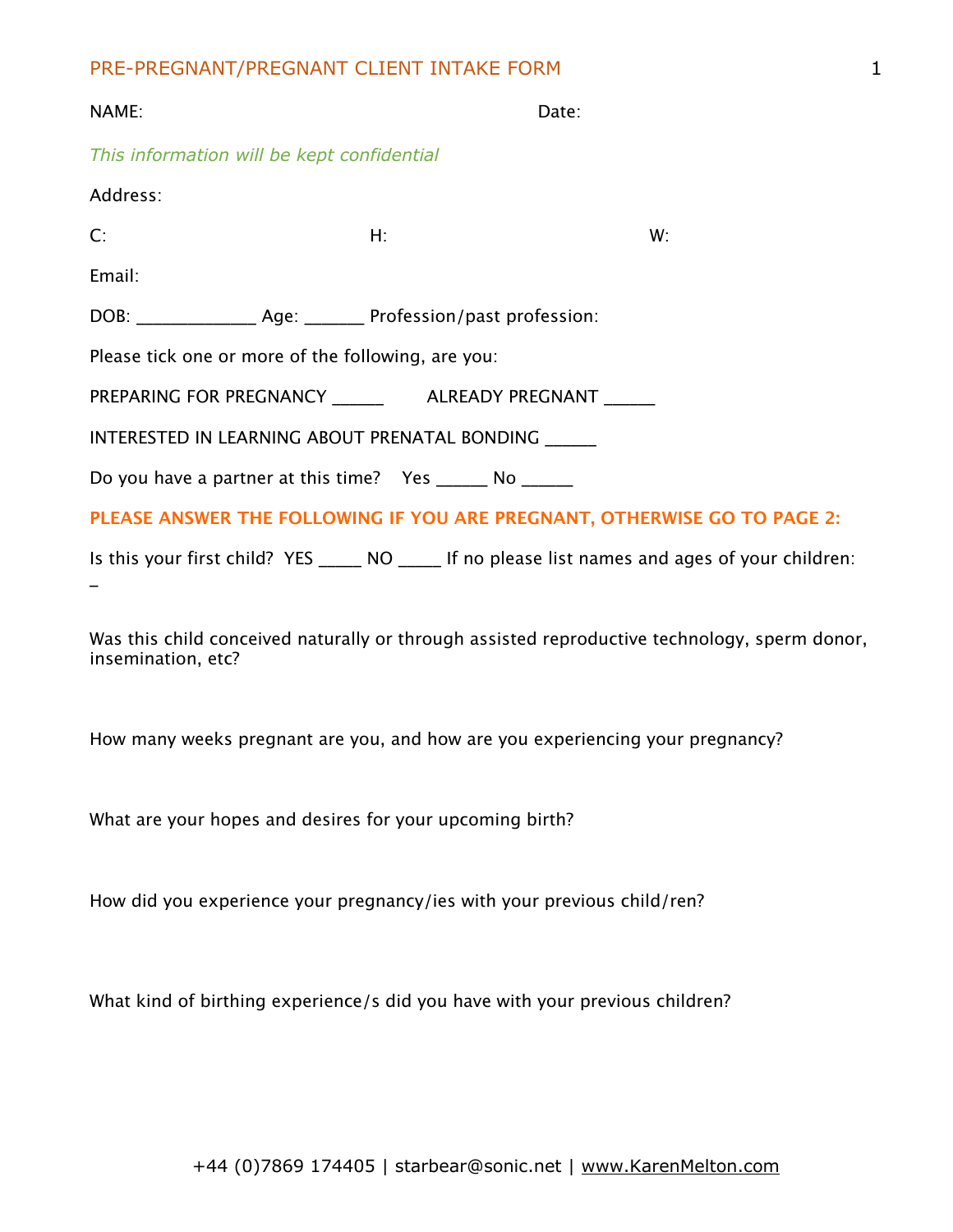NAME: Date:

### **THE FOLLOWING QUESTIONS ARE FOR PRE-PREGNANT AND PREGNANT WOMEN:**

Have you ever lost a child to miscarriage, abortion, stillbirth, or death? Yes \_\_\_\_ No \_\_\_\_ If yes, please explain circumstances and dates and how this affects you today:

Do you have any medical conditions that would exclude you from physical activity in a session? Yes \_\_\_\_\_\_\_ No \_\_\_\_\_\_\_ Please explain:

Height \_\_\_\_\_\_\_\_\_\_\_\_ Weight \_\_\_\_\_\_\_\_\_\_\_\_\_ Do you have any areas of your body that need special consideration?

Are you presently taking any medications or drugs? (name of medication, for what condition):

Are you presently using any recreational drugs, alcohol or nicotine? (amount per day/week):

What psychological or bodywork training have you had?

What kinds of psychological or bodywork therapy have you received, and for what period of time?

| Are you in therapy or having regular bodywork? If yes, with whom?                 |
|-----------------------------------------------------------------------------------|
| Does this person have pre and peri-natal training/facilitation skills? Yes<br>No. |
| List other physicians or health care practitioners you are being treated by:      |

List any other support you have?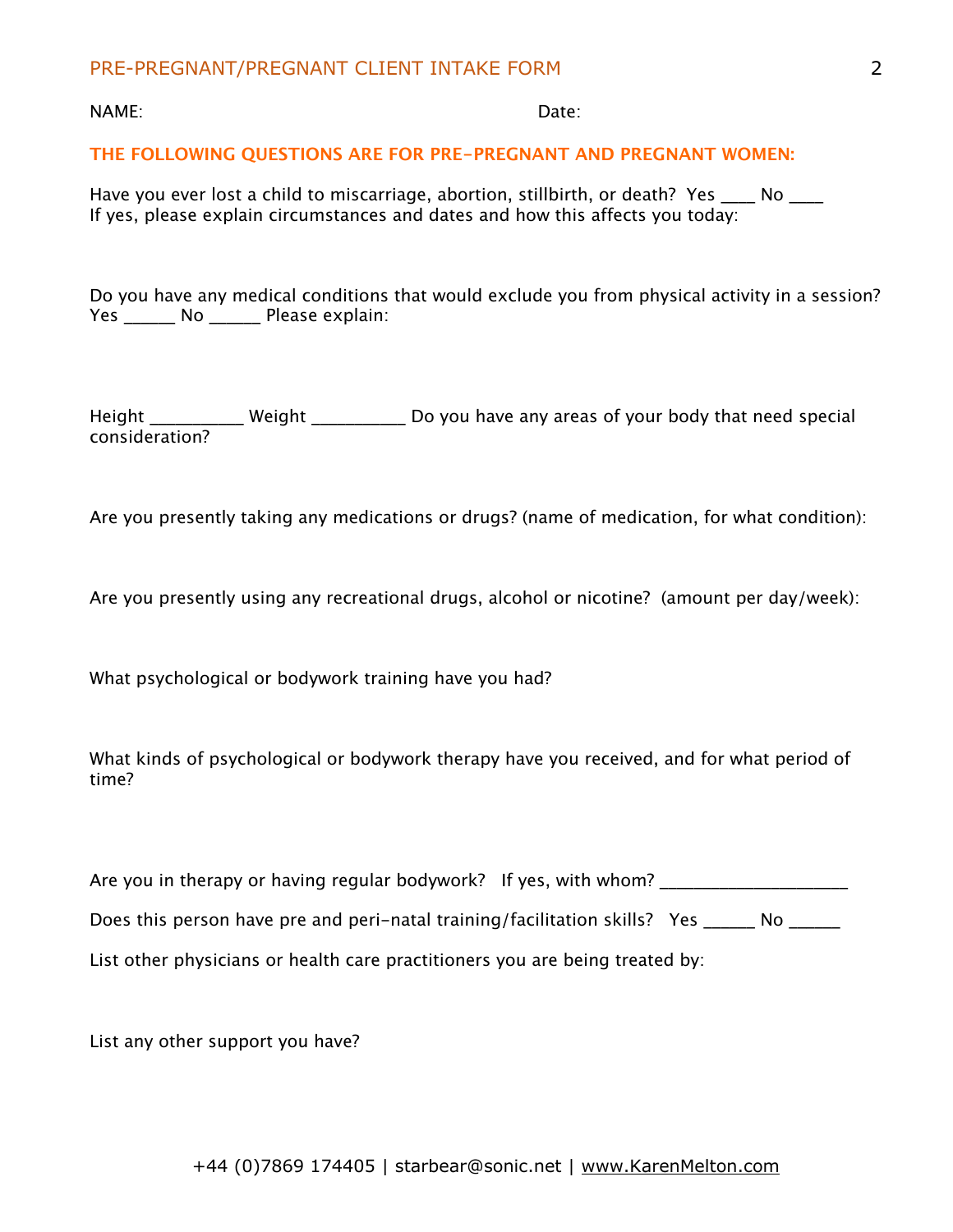NAME: Date:

Please check what you know or think applies to **your birth history**:

| an unmedicated vaginal birth in a hospital<br>an unmedicated vaginal birth at home<br>an anesthesia birth<br>______ c-section<br>a multiple birth<br>other birth complications, please explain: | with fetal heart monitor<br>with cranial suction<br>with forceps<br>breech |  |  |
|-------------------------------------------------------------------------------------------------------------------------------------------------------------------------------------------------|----------------------------------------------------------------------------|--|--|
| I had a twin that did not live. At what point pre or postnatally did your twin leave?                                                                                                           |                                                                            |  |  |
| ______I was premature. How many weeks? _<br>I was in Neonatal Intensive Care Unit (NICU), please state how long?<br>I was incubated. How long?                                                  |                                                                            |  |  |
| Where was your father during the birth?                                                                                                                                                         |                                                                            |  |  |
| Were you separated from your mother at birth? (sent to nursery or NICU)?                                                                                                                        |                                                                            |  |  |
| Were you breast-fed? ______ if yes, for how long? ______                                                                                                                                        |                                                                            |  |  |
| Men, were you circumcised as an infant? $\qquad \qquad$ If yes, was anesthesia used?                                                                                                            |                                                                            |  |  |

Please tell me about any interventions shortly after your birth such as hospitalization for illness or jaundice, operations, illnesses as an infant or child.

Please tell me any other information you know concerning **your conception**, your parents' attitude toward having you (planned, unplanned, wanted, confused, unwanted). If unwanted, did they consider or attempt abortion?

What do you know about **your life in the womb,** including physical effects (maternal or paternal smoking, drinking, drugs, mom's diet), and emotional effects including absence or presence of father during pregnancy or birth, parent's relationship with each other during your pregnancy, siblings' attitude toward your birth If you are adopted, give information about transition in hospital and new family, as well as any birth history known:

Did either or both of your parents lose another child to miscarriage, abortion, stillbirth, or childhood death? If yes are you aware of how this affected you. Give dates and circumstances: